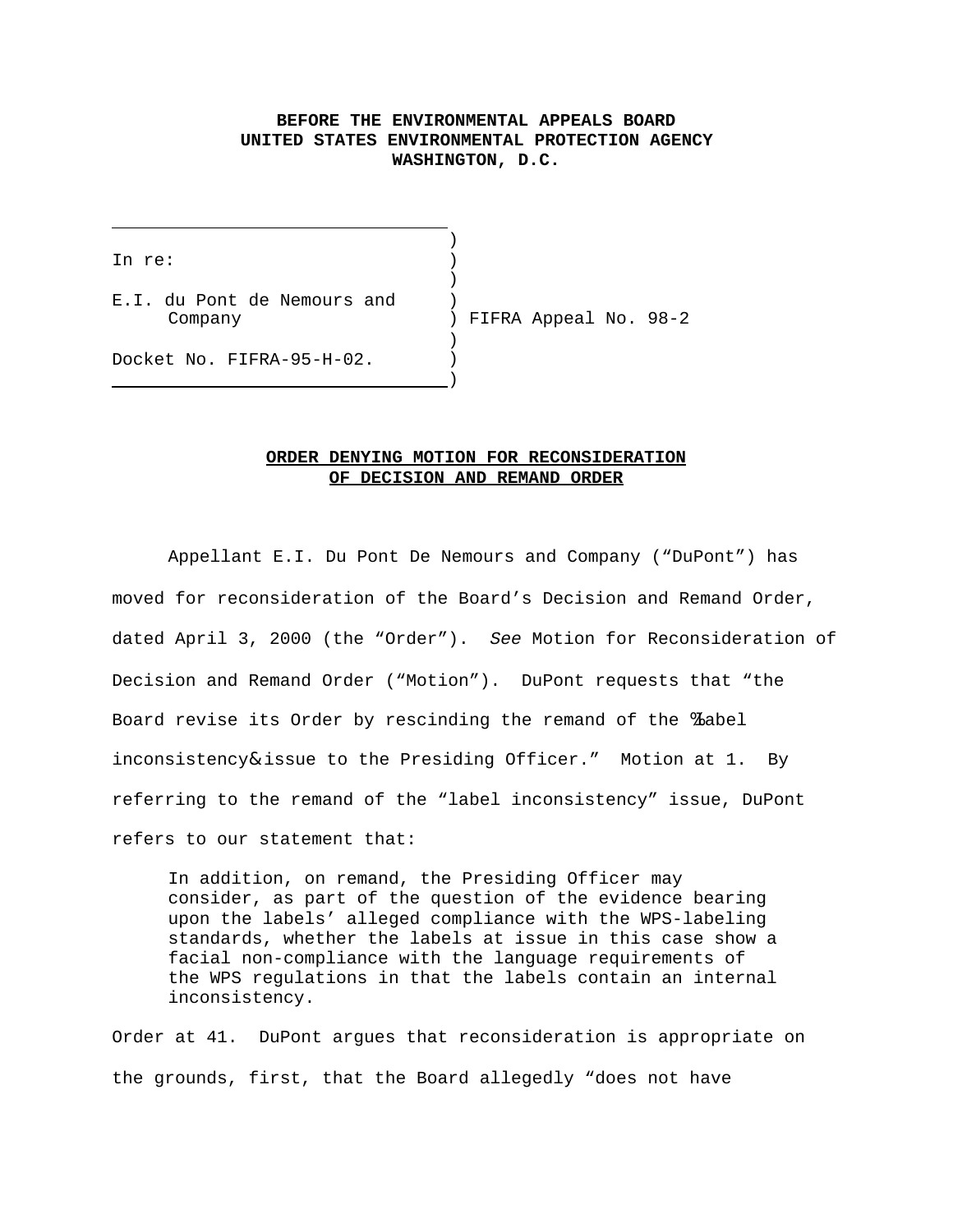the authority to remand issues that were never raised in the underlying proceedings," and second, that the label inconsistency issue allegedly cannot state an actionable claim for misbranding. Motion at 1. DuPont cites 40 C.F.R. § 22.30 in support of its contention that the Board does not have authority to remand issues that allegedly were not raised by the parties or the Presiding Officer in the underlying proceeding.<sup>1</sup>

The Toxics and Pesticide Enforcement Division, Office of Regulatory Enforcement, Office of Enforcement and Compliance Assurance, U.S. Environmental Protection Agency ("Pesticide Enforcement") has filed a response to DuPont's Motion. *See* Complainant's Response to Respondent's Motion for Reconsideration of Decision and Order ("Response"). Pesticide Enforcement opposes DuPont's request for reconsideration on three grounds. First, Pesticide Enforcement argues that the factual question of label consistency is not a separate and new issue from the misbranding violation that was alleged in the complaint. Response at 1. Second, Pesticide Enforcement disputes DuPont's statement that the Board has raised an issue that was never the subject of this enforcement action. *Id.* at 1-2. Instead, Pesticide Enforcement contends (a) that label inconsistency is part of the evidence of misbranding and

<sup>1</sup>DuPont restates these same arguments in a reply brief that it filed on May 11, 2000, *see* Reply in Support of Motion for Reconsideration of Decision and Remand Order (May 11, 2000), which we have considered in rendering our decision today.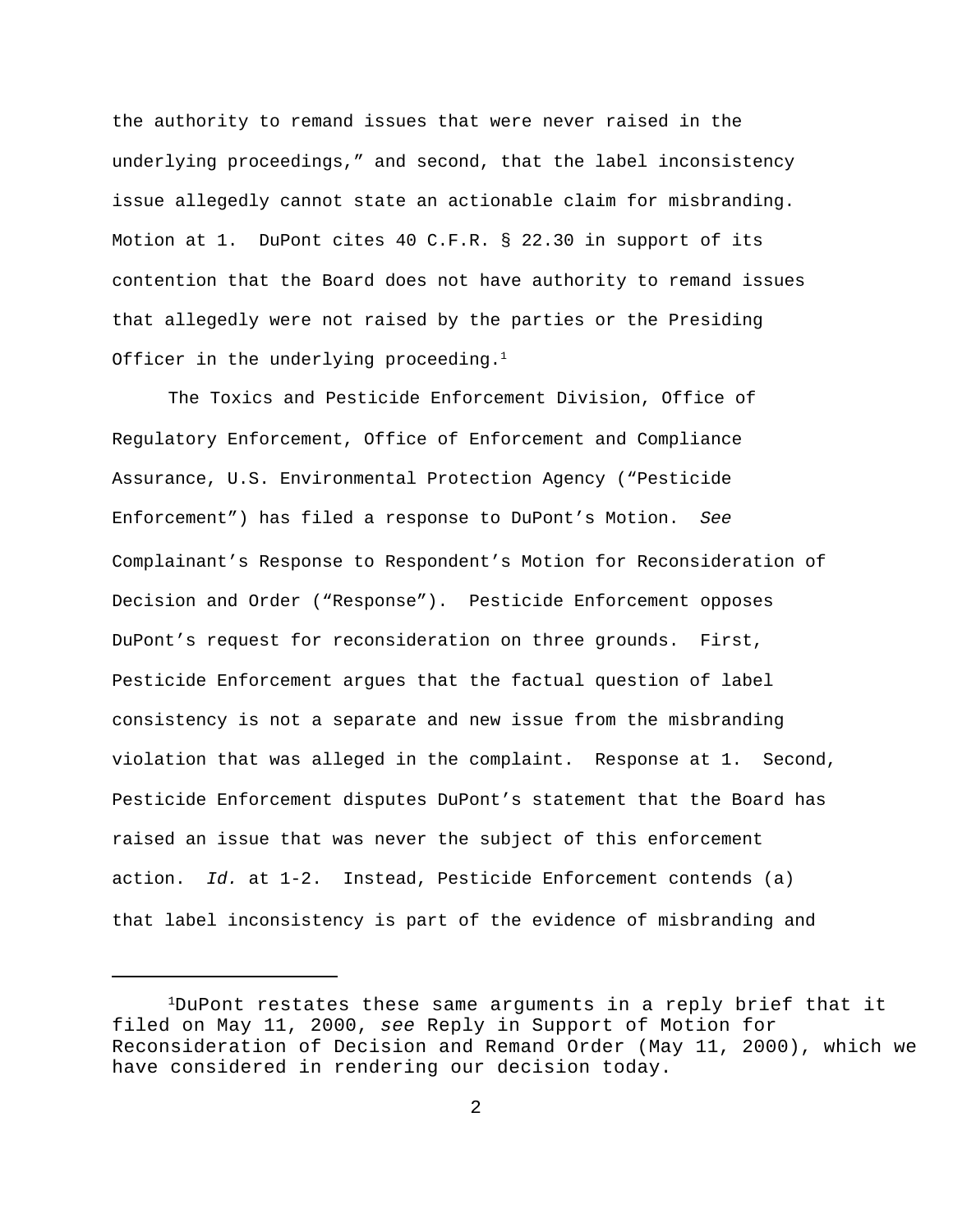(b) testimony was adduced at the evidentiary hearing regarding the language that was to appear in both parts of the label and the relationship between them and Pesticide Enforcement discussed the issue of inconsistency in its oral argument. *Id.* Third, Pesticide Enforcement argues that, by highlighting the fact of inconsistency, "the Board did not open the door for DuPont to reargue its case before the Board at this time," but that the parties should have the opportunity to address this issue before the Presiding Officer. *Id.* at 2-3.

Upon consideration, DuPont's Motion is denied. In the case of *In re Hardin County,* RCRA (3008) Appeal No. 92-1, slip op. (Feb. 4, 1993), this Board considered the question of what matters are properly included in a remand. In that case, the movant had argued that the Board's remand order effected an amendment of the Agency's complaint and that the Board did not have such authority under 40 C.F.R. § 22.30. In denying reconsideration, the Board held that the remand order had not amended the complaint, but instead merely directed that factual findings be made on an issue that the Board determined was an unsupported assumption of the presiding officer's ruling (those same factual issues may also have supported a finding of an alternative violation). The Board's remand order had directed that if the facts proved contrary to the presiding officer's assumption, the case "may proceed" as if the presiding officer had not entered the dismissal order that was the subject of the appeal.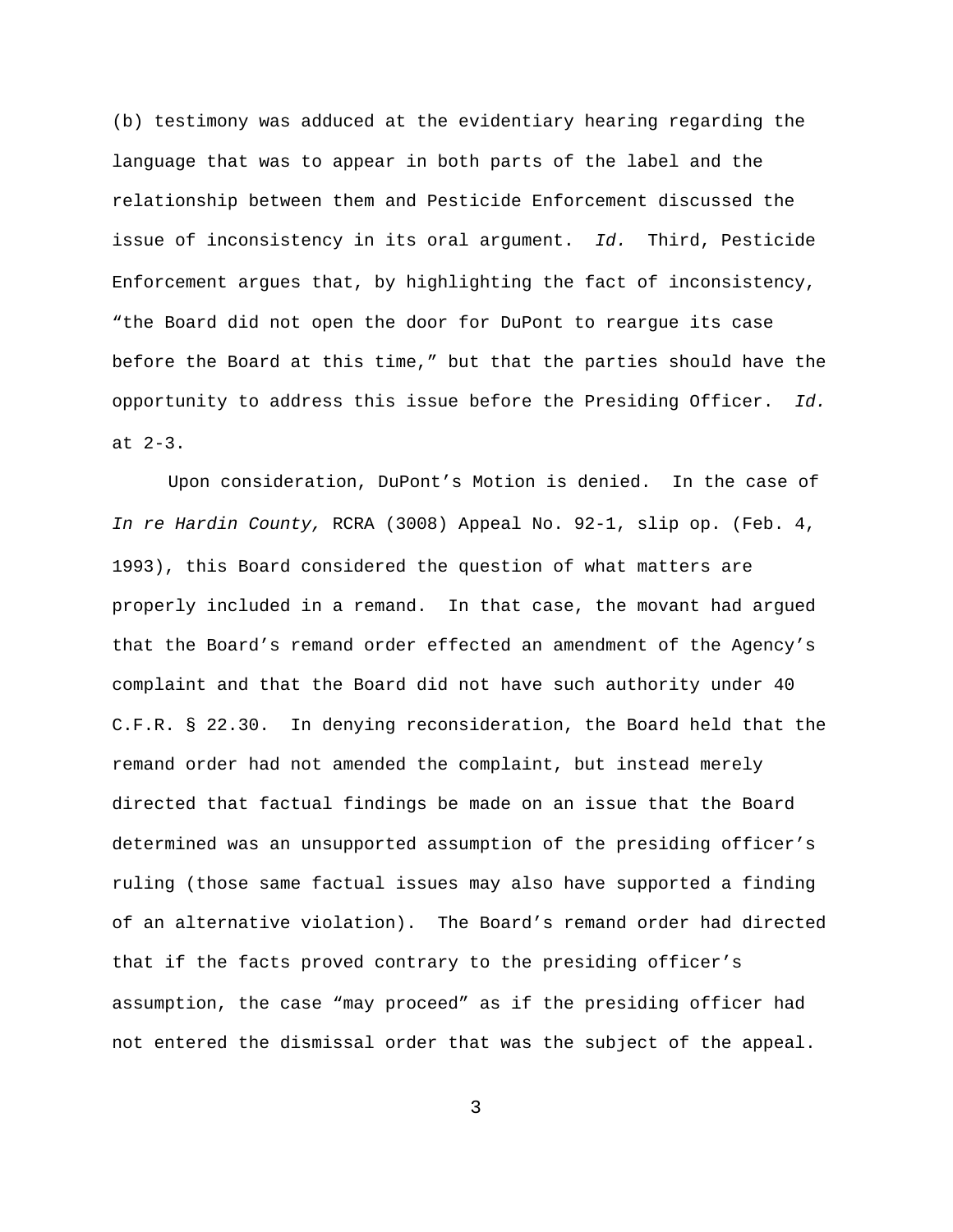In rejecting the motion for reconsideration, the Board held that in allowing the case to proceed in those circumstances, the Board only intended "that the proceedings should pick up where they left off \* \* \* with either party free to pursue whatever legal strategies it deems best." *Hardin County*, slip op. at 6. The Board, in other words, did not dictate any particular outcome on the strategies that the parties might pursue. On the issue of whether the Board's remand authority is limited by 40 C.F.R.  $\S$  22.30(c), the Board stated that "[t]his particular procedural rule is but one subsection of a broader set of rules governing Appeals from initial decisions, and its purposes are largely self-evident and straightforward – namely, affording parties a full and fair opportunity to present their views, whether orally or in writing, before any final decision is reached by the Board." *Id.* at 8-9.

In the present case, our conclusions on the merits of DuPont's reconsideration motion are largely the same as our observations in *Hardin County*. In particular, it was not our intention, when we stated that the Presiding Officer "may consider" the inconsistency in the labeling on remand, to foreclose the Presiding Officer from entertaining and ruling upon any motions filed by the parties that might seek to limit the scope of the Presiding Officer's consideration of the inconsistency, or even whether it might or might not be appropriate for the Presiding Officer to consider the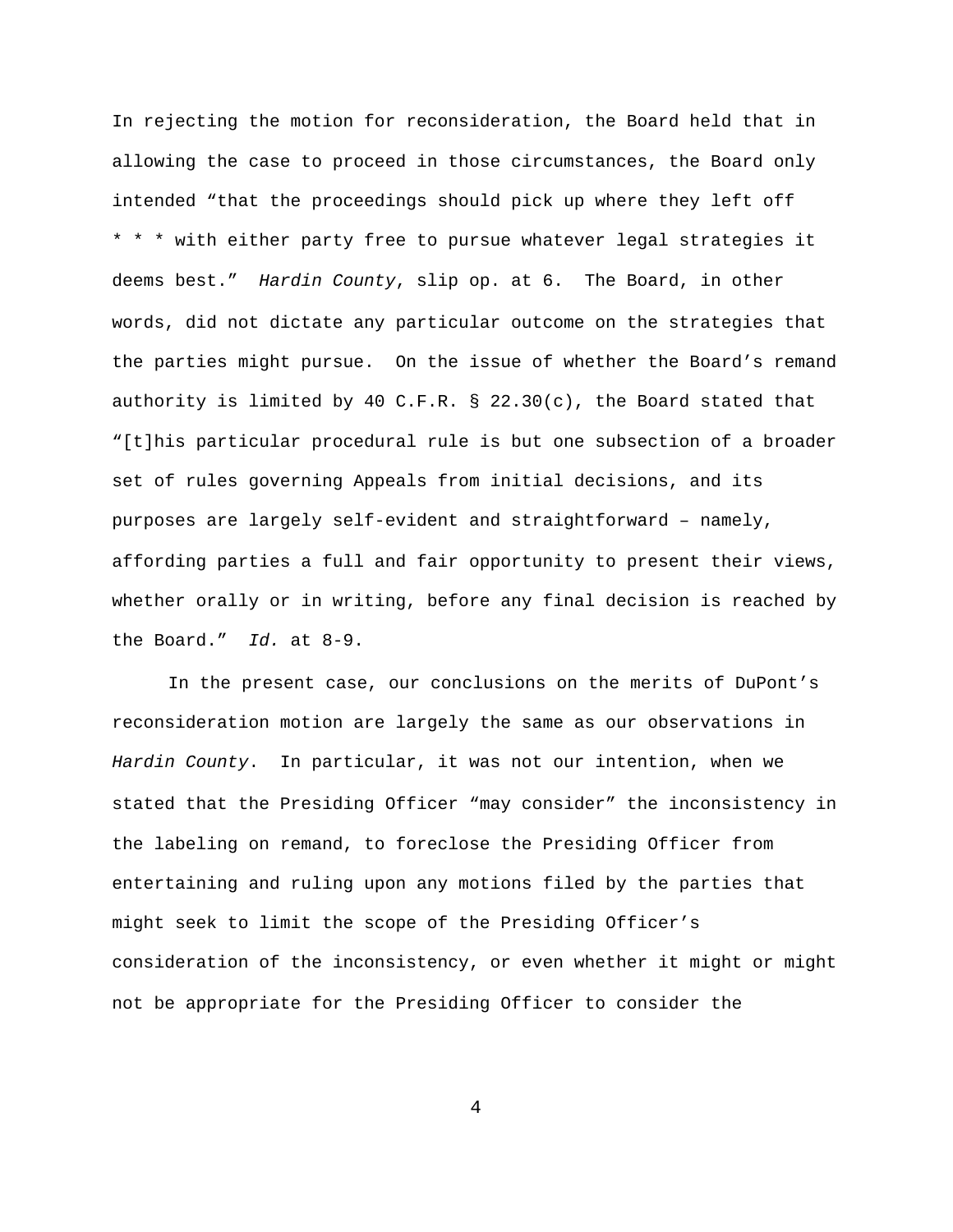inconsistency. In other words, we intended to state that the Presiding Officer may consider the inconsistency on remand if otherwise appropriate. If the Presiding Officer determines that consideration should not be given to the inconsistency, or determines that consideration should only be given under narrowly defined circumstances, the Presiding Officer will have complied with the terms of the remand, "and whichever party is aggrieved by the ruling will presumably appeal it to the Board, which will rule upon the propriety of the matter at that time." *Hardin County*, slip op. at 7- 8. To us, the inconsistency became apparent as a result of the toxicity considerations that underlie each of the two protective labeling requirements, since the regulations require each of the labeling requirements to be based on the pesticide's toxicity. However, we are not seeking to determine in advance how the inconsistency should be considered, if at all.<sup>2</sup>

We do, however, conclude that there is no merit to DuPont's argument that 40 C.F.R. § 22.30 somehow limits this Board's authority to reference in its remand order the issue concerning the language appearing in the two parts of the products' label.

 ${}^{2}$ As further clarification in this regard, we do not intend to preclude the Presiding Officer from determining, in the first instance, (i) whether the labels contain an internal inconsistency, facial or otherwise, in that a protective eyewear warning is used in one part of the label and omitted in another, or (ii) whether the WPS regulations require the same level of eye protection warning in both parts of the label. It suffices for purposes of a remand that we have noted an apparent inconsistency in the labeling and an apparent conflict with the WPS regulations.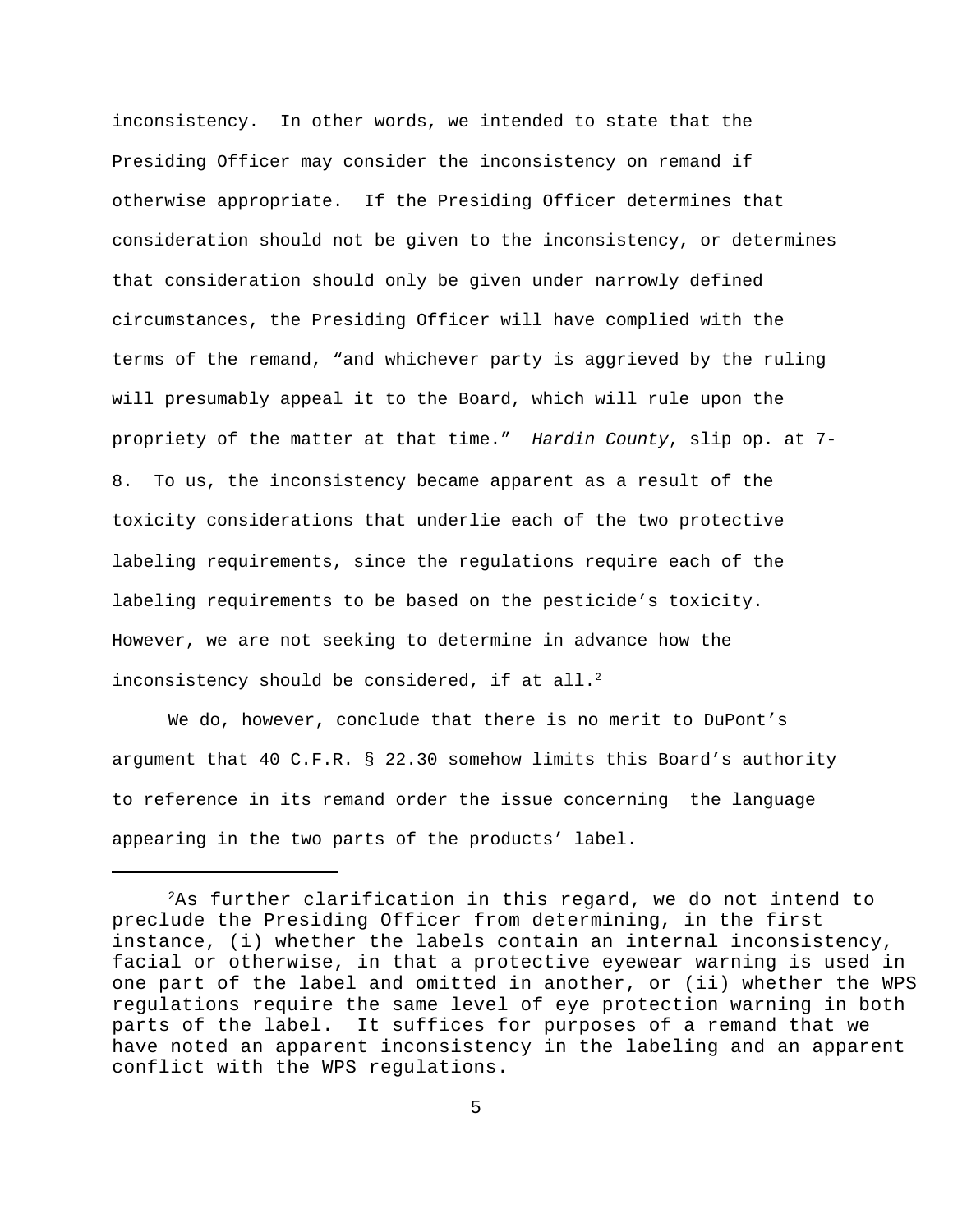Our observation, which DuPont requests be stricken from the Order, was made based upon facts in the administrative record – including the labeling submitted with DuPont's applications for amended registration, CX 6, CX 7, CX 8, CX 9, which DuPont has admitted contain the same WPS language as appeared on the products that were shipped in April 1994. Further, as noted by Pesticide Enforcement, testimony was adduced at the evidentiary hearing regarding the language that was to appear in both parts of the label and the relationship between them, Response at 2-3, and Pesticide Enforcement noted at oral argument before this Board that the labels contained an inconsistency in the language of the two parts of the label. Transcript of Oral Argument (Sept. 29, 1999) at 36. Thus, DuPont's assertion that issues regarding the different language in the two parts of the label were not raised prior to this Board's Order is incorrect.

Moreover, until this Board ordered that DuPont's proffered evidence (which allegedly shows that its products are toxicity category III) should be admitted into the record of this proceeding, the evidence in the record showed that the products are toxicity category II, which is fully consistent with the protective eyewear warning that appears in the Hazards to Humans section of the labeling. Thus, any argument that the labeling is misbranded as a result of the language in the Hazards to Humans section was not available prior to the entry of the Remand Order. DuPont's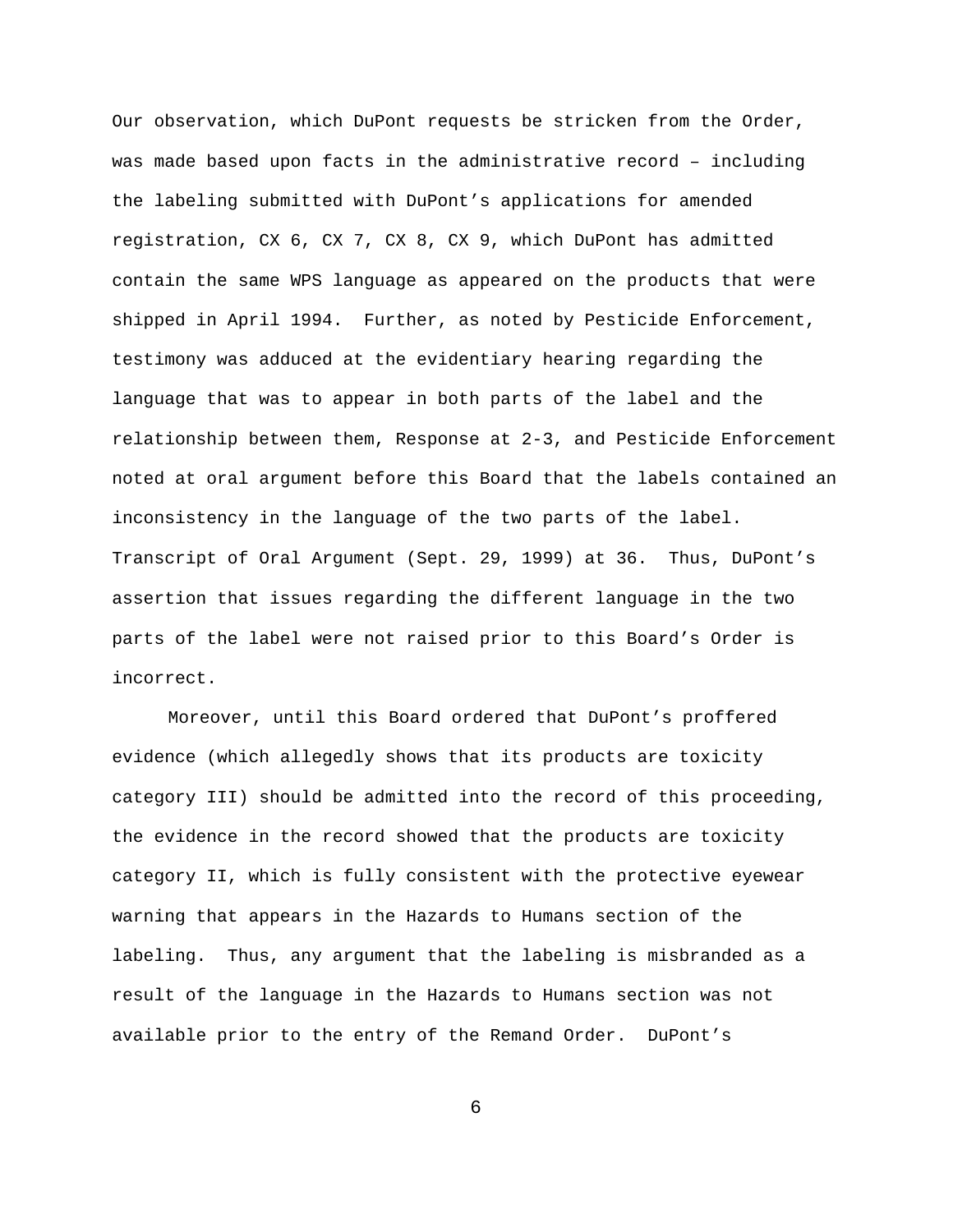contention that such issues may not be considered on remand, in effect, would allow it to both submit evidence into the record for the first time on remand in an effort to demonstrate that one part of the label (the Agricultural Use Requirements box) complies with the WPS regulations and simultaneously preclude the Presiding Officer from considering whether other parts of the label (including the Hazards to Humans section) are not in compliance with the WPS regulations in light of the newly admitted evidence. There is no rule of law or logic that would preclude consideration of such matters based merely on the procedural context that DuPont obtained the admission of its evidence by a ruling of this Board after appeal. Had DuPont successfully obtained the same ruling from the Presiding Officer during the original evidentiary hearing, there would have been nothing to prevent the Presiding Officer from considering, as appropriate, whether the Hazards to Humans section of the labeling was consistent with the WPS regulations. No different result should obtain if the ruling is the result of a remand. Certainly, section 22.30 does not dictate such an absurd result. Indeed, the preamble to the original version of the consolidated rules of practice noted that the grant of remand authority in 40 C.F.R. § 22.30(c) was specifically intended to include "the authority to remand the case to receive evidence relating to issues *new* to the proceeding." 45 Fed. Reg. 24,360, 24,362 (Apr. 9, 1980), quoted in *Hardin County,* slip op. at 9 (emphasis added).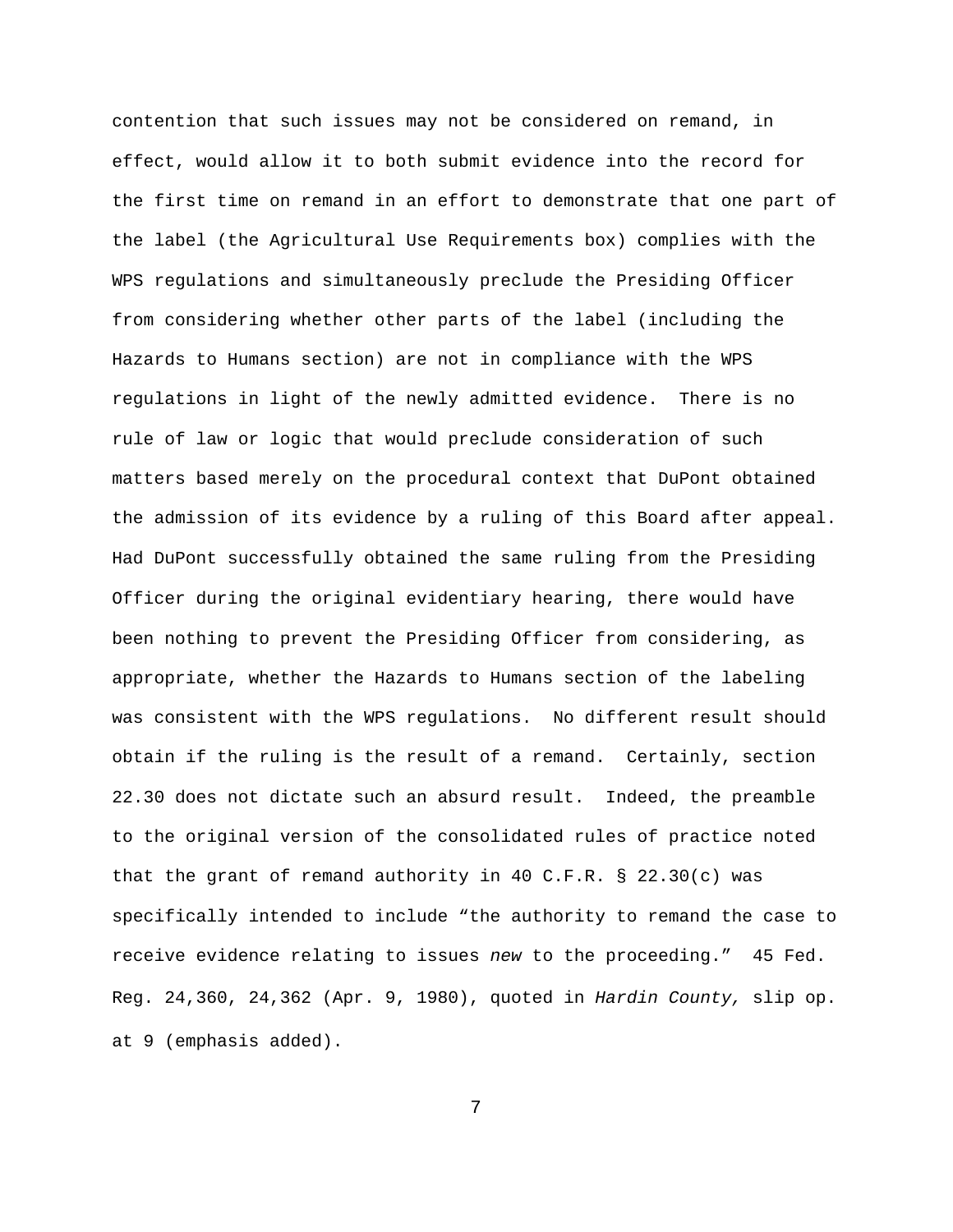In addition, the objective of section 22.30(c) that, before a final decision is made, all parties should be afforded a full and fair opportunity to present their views, *Hardin County,* slip op. at 8-9, will be satisfied in this case by the opportunity for the parties to present their views to the Presiding Officer with a right to appeal any adverse ruling to this Board. Accordingly, we reject DuPont's contention that 40 C.F.R. § 22.30 bars us from including in our remand the "label inconsistency" issue and related matters for consideration by the Presiding Office if otherwise appropriate.

So ordered.

## ENVIRONMENTAL APPEALS BOARD

Date: 5/17/00 By: By: /s/ Ronald L. McCallum Environmental Appeals Judge